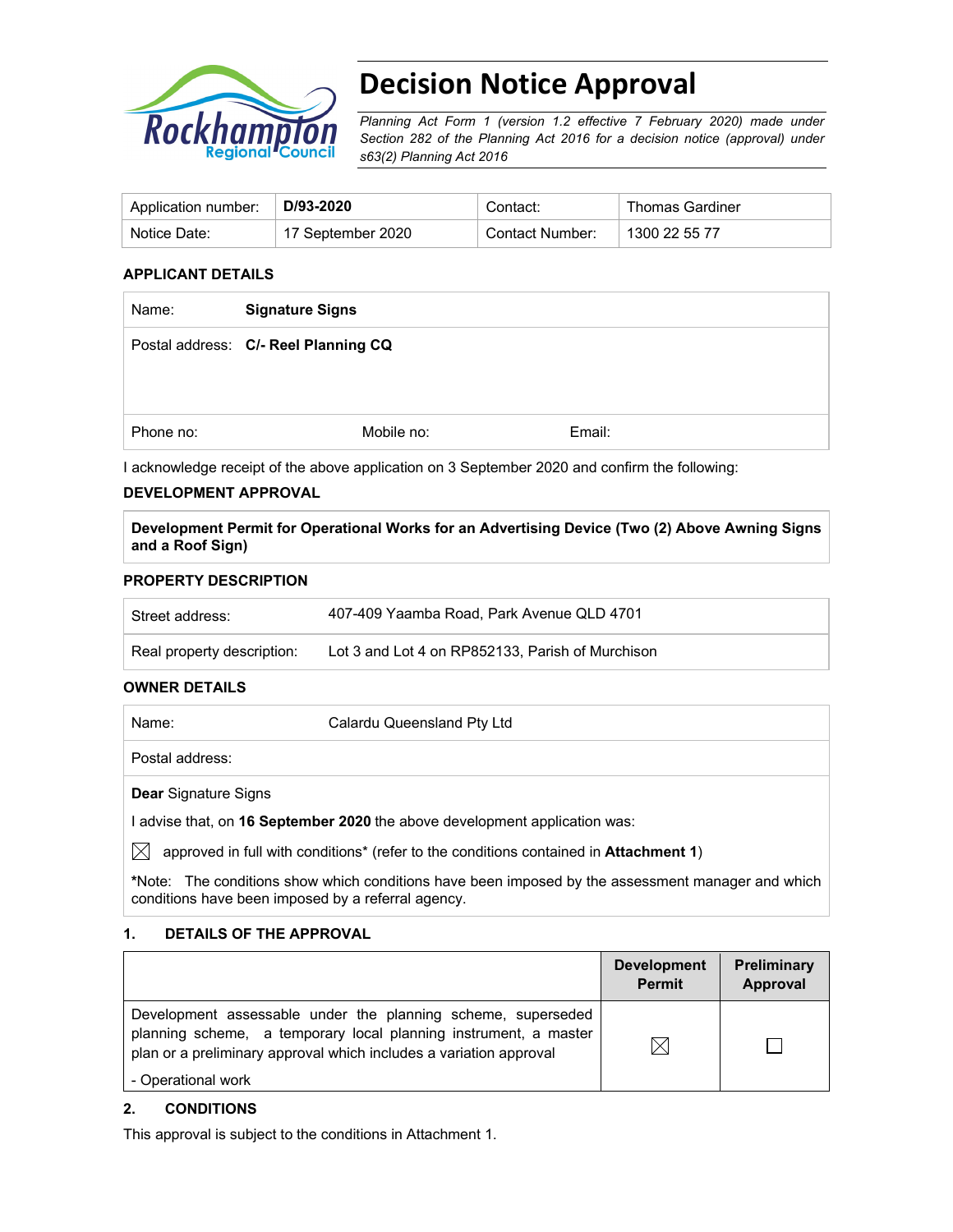#### **3. FURTHER DEVELOPMENT PERMITS REQUIRED**

Please be advised that the following development permits are required to be obtained before the development can be carried out:

| Type of development permit required | Subject of the required development permit |
|-------------------------------------|--------------------------------------------|
| <b>Building Works</b>               |                                            |

#### **4. REFERRAL AGENCIES NIL**

#### **5. THE APPROVED PLANS**

|  | The approved development must be completed and maintained generally in accordance with the |  |  |  |  |  |
|--|--------------------------------------------------------------------------------------------|--|--|--|--|--|
|  | approved drawings and documents:                                                           |  |  |  |  |  |

| <b>Plan/Document Name</b>  | Prepared by                                    | Date         | Reference No. | Version/Issue |
|----------------------------|------------------------------------------------|--------------|---------------|---------------|
| Location Plan              | Tapsell Consulting<br><b>Engineers Pty Ltd</b> | 16 July 2020 | 0720-146      | A             |
| <b>Proposed New Signs</b>  | Tapsell Consulting<br><b>Engineers Pty Ltd</b> | 16 July 2020 | 0720-146      | A             |
| <b>Sign Pictorial View</b> | -                                              |              |               |               |

Endorsement of any plans approved by Rockhampton Regional Council:

- 1. is only an endorsement that the drawing/s appear/s to be suitable for the purposes of construction and use;
- 2. is not an endorsement that the drawing/s is/are free of errors or omissions, nor when works are carried out pursuant to the drawing/s that they will be free from errors or omissions or will comply with or satisfy any other requirement or purpose;
- 3. does not connote any assumption of risk by Rockhampton Regional Council or by any approving or assessing officers of Rockhampton Regional Council; and
- 4. any changes to the above drawings during or prior to construction must be approved by Rockhampton Regional Council in writing prior to undertaking construction. Rockhampton Regional Council will not accept any changed works which are not reflected through a design change process. No design changes or alterations to plans may be undertaken at the "as constructed" stage.

Responsibility for the drawing/s and any errors or omissions in it or consequent defects arising from it remain with the author of the drawing and the signing Registered Professional Engineering of Queensland.

#### **6. CURRENCY PERIOD FOR THE APPROVAL (s.85 of the Planning Act)**

Pursuant to section 85 of *Planning Act 2016,* the Development Permit lapses at the expiration of two (2) years after the date of issue of this approval.

#### **7. STATEMENT OF REASONS**

| <b>Description of the</b><br>development | The proposed development is for Operational Works for an Advertising<br>Device (Two (2) Above Awning Signs and a Roof Sign)                                                                                                                                                                                                                                     |  |  |  |  |  |
|------------------------------------------|-----------------------------------------------------------------------------------------------------------------------------------------------------------------------------------------------------------------------------------------------------------------------------------------------------------------------------------------------------------------|--|--|--|--|--|
| <b>Reasons for Decision</b>              | The proposed development does not compromise the strategic<br>a)<br>framework in the Rockhampton Region Planning Scheme 2015;                                                                                                                                                                                                                                   |  |  |  |  |  |
|                                          | Assessment of the development against the relevant zone purpose,<br>b)<br>planning scheme codes and planning scheme policies demonstrates<br>that the proposed development will not cause significant adverse<br>impacts on the surrounding natural environment, built environment and<br>infrastructure, community facilities, or local character and amenity; |  |  |  |  |  |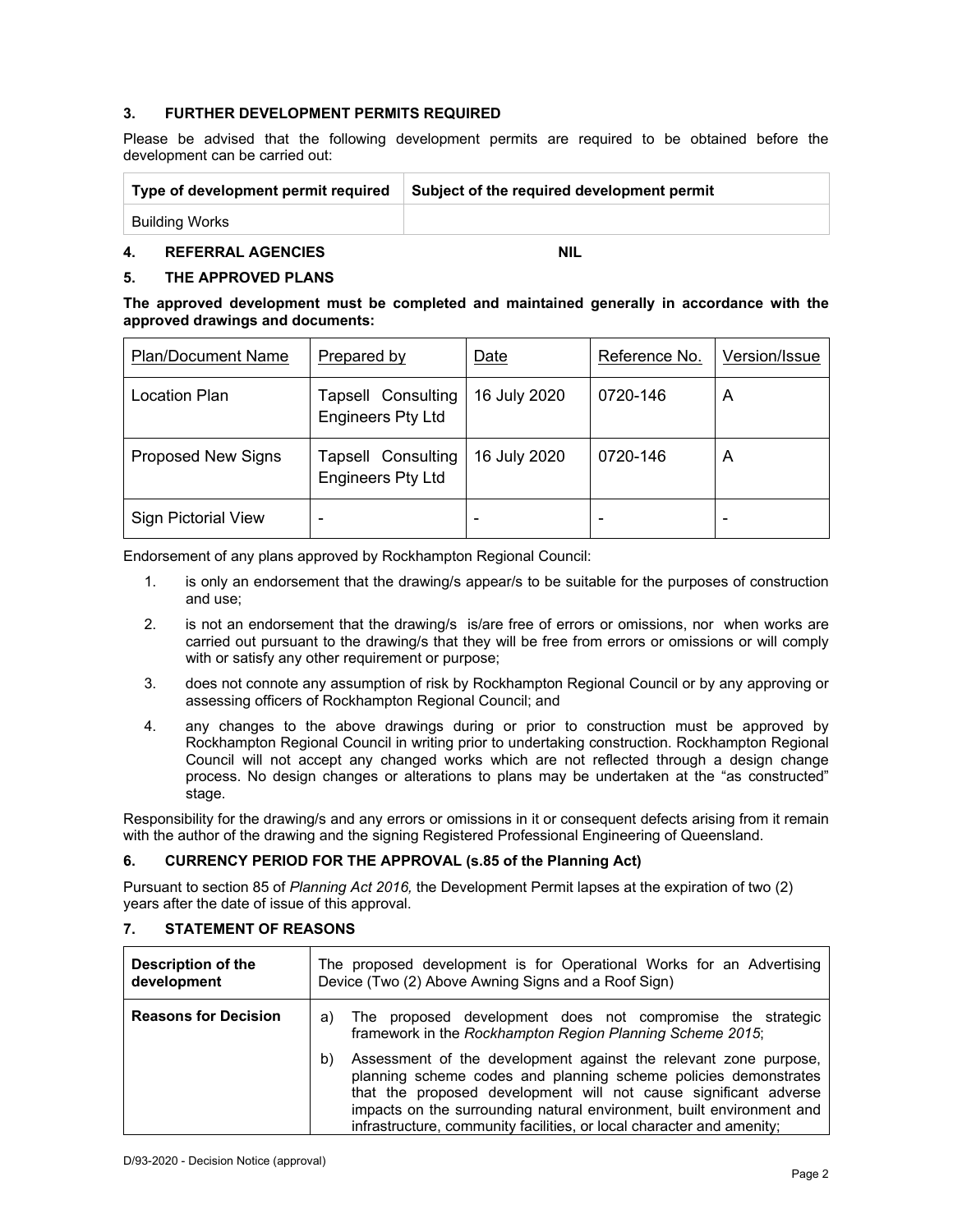|                                                    | The proposed development does not compromise the relevant State<br>c)<br>Planning Policy; and                                                         |                                                                                                                                                                                                                                                                   |  |  |  |
|----------------------------------------------------|-------------------------------------------------------------------------------------------------------------------------------------------------------|-------------------------------------------------------------------------------------------------------------------------------------------------------------------------------------------------------------------------------------------------------------------|--|--|--|
|                                                    | d)<br>aspect of the assessment benchmarks.                                                                                                            | On balance, the application should be approved because the<br>circumstances favour Council exercising its discretion to approve the<br>application even though the development does not comply with an                                                            |  |  |  |
| <b>Assessment</b><br><b>Benchmarks</b>             | benchmarks:<br>Advertising Devices Code.                                                                                                              | The proposed development was assessed against the following assessment                                                                                                                                                                                            |  |  |  |
|                                                    |                                                                                                                                                       |                                                                                                                                                                                                                                                                   |  |  |  |
| <b>Compliance with</b><br>assessment<br>benchmarks | The development was assessed against all of the assessment benchmarks<br>listed above and complies with all of these with the exception listed below. |                                                                                                                                                                                                                                                                   |  |  |  |
|                                                    | <b>Assessment</b><br><b>Benchmark</b>                                                                                                                 | Reasons for the approval despite non-<br>compliance with benchmark                                                                                                                                                                                                |  |  |  |
|                                                    | <b>Advertising Devices</b><br>Code<br>(PO1)                                                                                                           | The proposed signage will not contribute to visual<br>clutter on Yaamba Road. The signage is fixed to<br>existing<br>commercial<br>building,<br>and<br>is<br>an<br>surrounded by existing commercial uses. It is<br>considered an appropriate development outcome |  |  |  |
|                                                    | for the site and will not impact adjoining sites, or<br>create nuisance as the sign does not contain<br>flashing or illuminated devices.              |                                                                                                                                                                                                                                                                   |  |  |  |
| <b>Matters prescribed by</b>                       | (i)<br>The State Planning Policy - Part E;                                                                                                            |                                                                                                                                                                                                                                                                   |  |  |  |
| regulation                                         | (ii)<br>The Central Queensland Regional Plan;                                                                                                         |                                                                                                                                                                                                                                                                   |  |  |  |
|                                                    | (iii)                                                                                                                                                 | The Rockhampton Region Planning Scheme 2015; and                                                                                                                                                                                                                  |  |  |  |
|                                                    | The common material, being the material submitted with the application.<br>(iv)                                                                       |                                                                                                                                                                                                                                                                   |  |  |  |

#### **8. RIGHTS OF APPEAL**

The rights of an applicant to appeal to a tribunal or the Planning and Environment Court against a decision about a development application are set out in chapter 6, part 1 of the *Planning Act 2016*. There may also be a right to make an application for a declaration by a tribunal (see chapter 6, part 2 of the *Planning Act 2016).*

#### *Appeal by an applicant*

An applicant for a development application may appeal to the Planning and Environment Court against the following:

- the refusal of all or part of the development application
- a provision of the development approval
- the decision to give a preliminary approval when a development permit was applied for
- a deemed refusal of the development application.

An applicant may also have a right to appeal to the Development tribunal. For more information, see schedule 1 of the *Planning Act 2016*.

The timeframes for starting an appeal in the Planning and Environment Court are set out in section 229 of the *Planning Act 2016*.

**Attachment 2** is an extract from the *Planning Act 2016* that sets down the applicant's appeal rights and the appeal rights of a submitter.

#### **9. WHEN THE DEVELOPMENT APPROVAL TAKES EFFECT**

This development approval takes effect: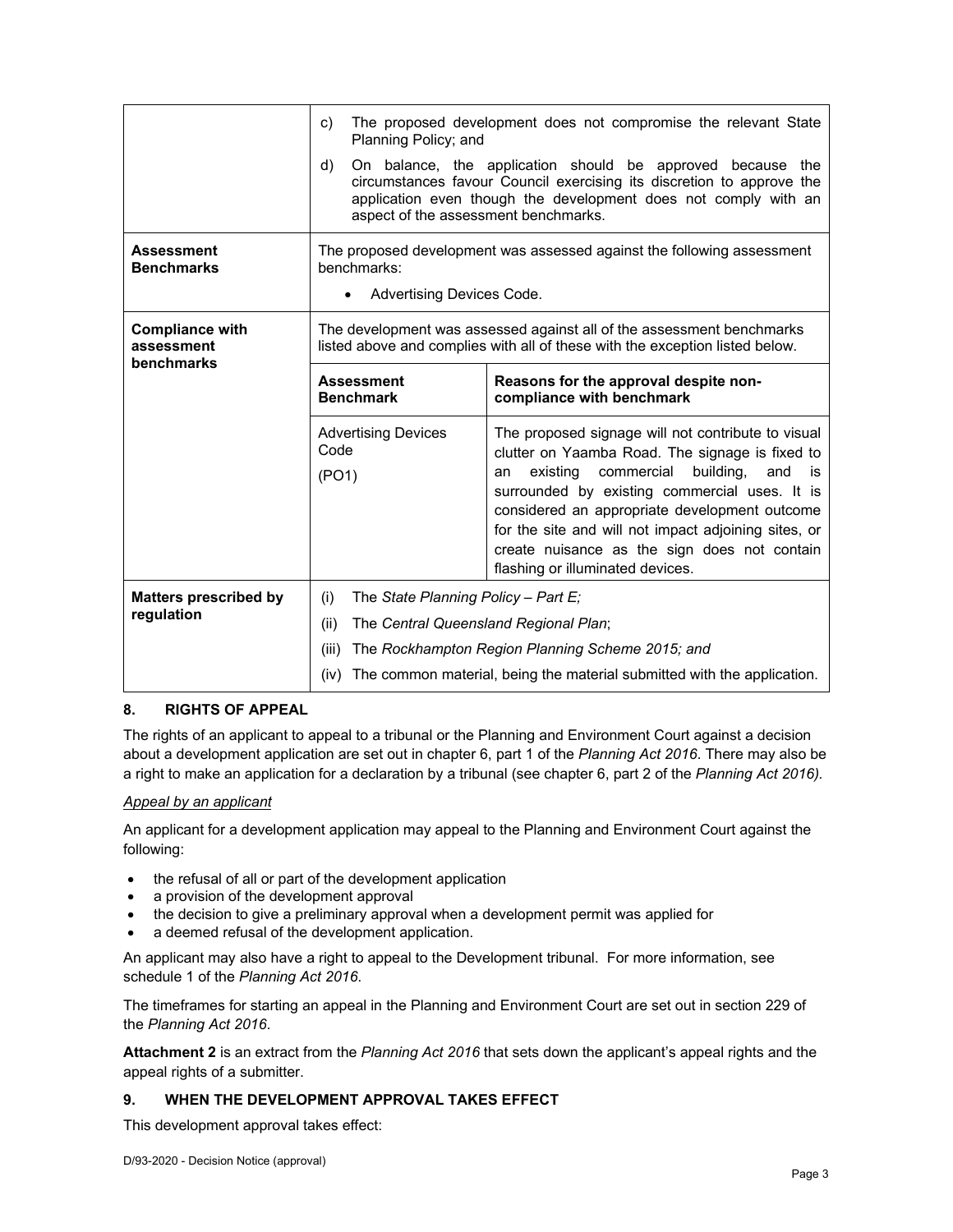- From the time the decision notice is given – if there is no submitter and the applicant does not appeal the decision to the court.

Or

- When the submitter's appeal period ends – if there is a submitter and the applicant does not appeal the decision to the court.

Or

- Subject to the decision of the court, when the appeal is finally decided – if an appeal is made to the court.

#### **10. ASSESSMENT MANAGER**

| <b>ADMINISTRATOR</b> | Name: | <b>Philip Benfield</b><br><b>OPERATIONAL WORKS</b> | Signature: | Date: 17 September 2020 |
|----------------------|-------|----------------------------------------------------|------------|-------------------------|
|                      |       |                                                    |            |                         |

#### **Attachment 1 – Conditions of the approval**

*Part 1* **–** *Conditions imposed by the assessment manager [Note: where a condition is imposed about infrastructure under Chapter 4 of the Planning Act 2016, the relevant provision of the Act under which this condition was imposed must be specified.]*

#### **Attachment 2 – Extract on appeal rights**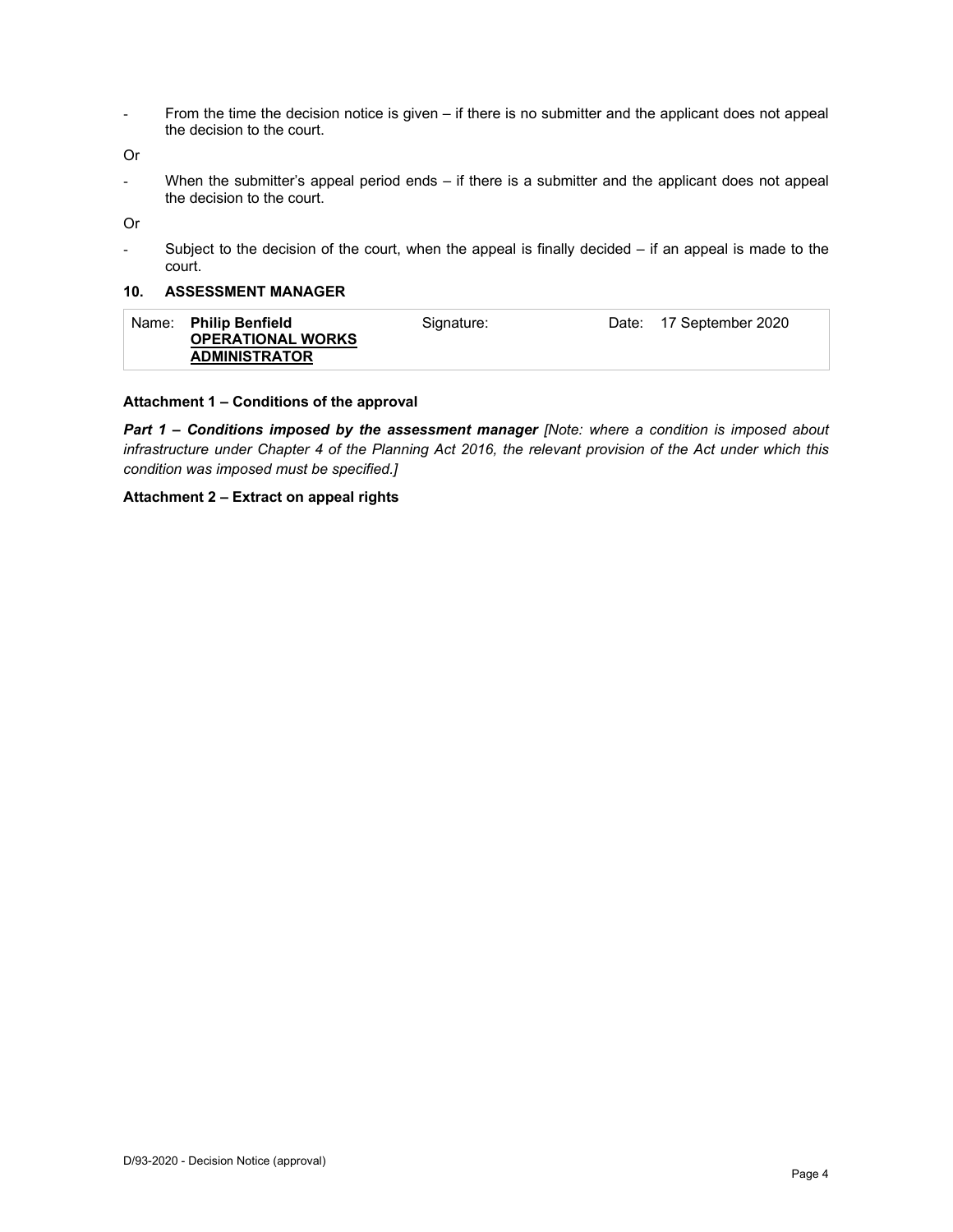

## **Attachment 1 – Part 1**

**Rockhampton Regional Council Conditions** 

*PLANNING ACT 2016*

### **1.0 ADMINISTRATION**

- 1.1 The Developer is responsible for ensuring compliance with the Conditions of the approval by an employee, agent, contractor or invitee of the Developer.
- 1.2 Where these Conditions refer to "Council" in relation to requiring Council to approve or to be satisfied as to any matter, or conferring on the Council a function, power or discretion, that role of the Council may be fulfilled in whole or in part by a delegate appointed for that purpose by the Council.
- 1.3 All conditions of this approval must be undertaken and completed to the satisfaction of Council, at no cost to Council.
- 1.4 The following further development permits are required prior to the commencement of any works on the site:
	- 1.4.1 Building Works.
- 1.5 Unless otherwise stated, all works must be designed, constructed and maintained in accordance with the relevant Council policies, guidelines and standards.

#### **2.0 APPROVED PLANS AND DOCUMENTS**

2.1 The approved advertising device must be completed and maintained generally in accordance with the approved drawings and documents, except where amended by the conditions of this permit.

| <b>Plan/Document Name</b>  | Prepared by                                       | Date         | Reference No. | Version<br>/Issue |
|----------------------------|---------------------------------------------------|--------------|---------------|-------------------|
| Location Plan              | Consulting<br>Tapsell<br><b>Engineers Pty Ltd</b> | 16 July 2020 | 0720-146      | A                 |
| <b>Proposed New Signs</b>  | Consulting<br>Tapsell<br><b>Engineers Pty Ltd</b> | 16 July 2020 | 0720-146      | A                 |
| <b>Sign Pictorial View</b> | -                                                 |              |               |                   |

- 2.2 A set of the above approved plans are returned to you as the Consultant. The Consultant is to supply one (1) Approved set to the contractor to be retained on site at all times during construction.
- 2.3 Where there is any conflict between the conditions of this approval and the details shown on the approved plans and documents, the conditions of approval must prevail.
- 2.4 Where conditions require the above plans or documents to be amended, the revised document(s) must be submitted for endorsement by Council prior to the submission of a Development Application for Building Works.
- 2.5 Any proposed minor changes to the approved stamped plans during the works will be generally considered minor amendments and require Council's approval. The stamped amended plans and a covering letter will be forwarded to the applicant.

#### **3.0 OPERATING PROCEDURE**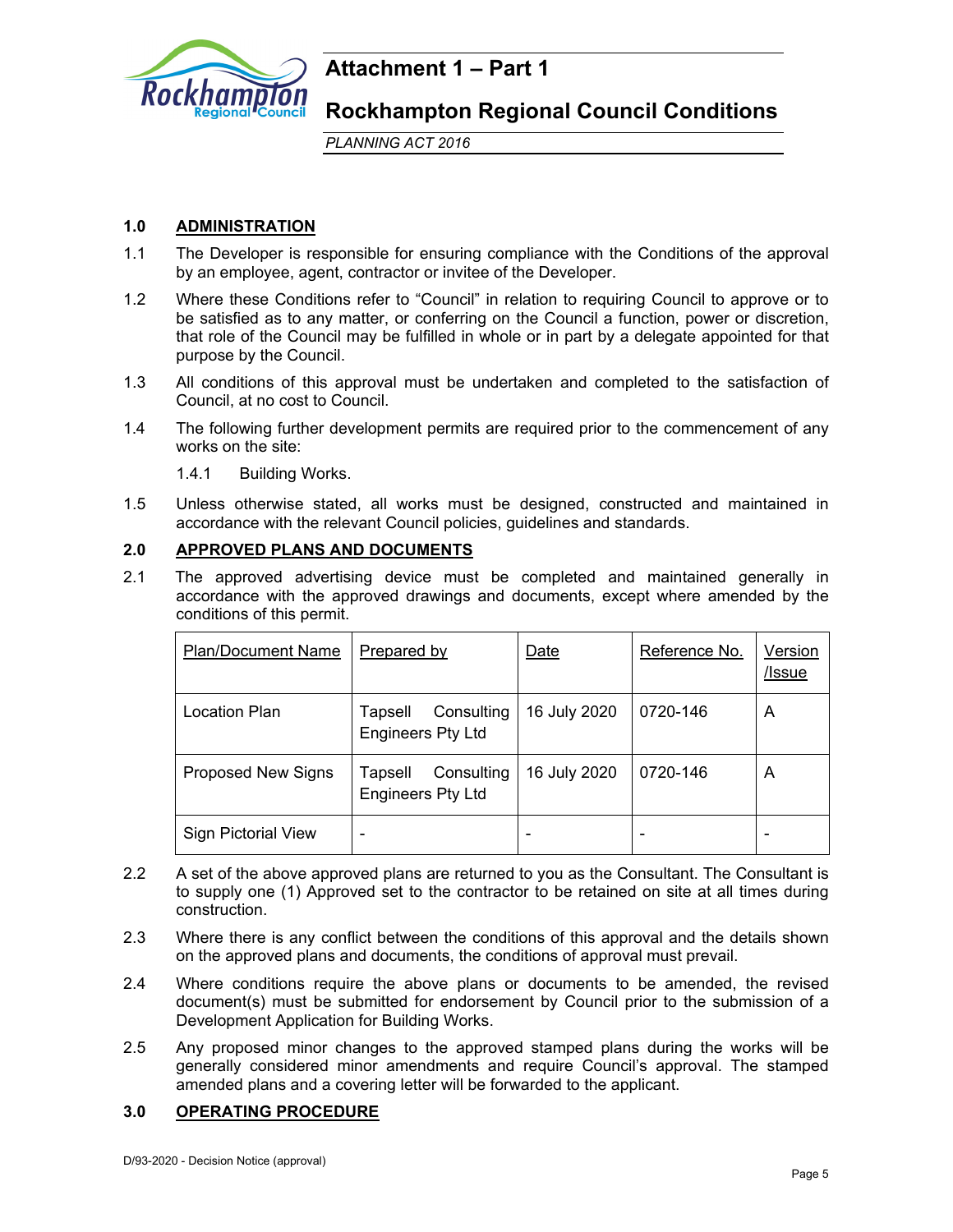- 3.1 All advertising devices must only display or advertise a matter associated with the primary purpose for which the premises are used, or the purpose stated in this approval.
- 3.2 All text and images displayed on the approved advertising device:
	- 3.2.1 must be static;
	- 3.2.2 must not imitate a traffic control device, move contrary to any traffic control device or include traffic instructions (for example 'stop'); and
	- 3.2.3 must not involve moving parts or flashing lights.
- 3.3 Any lighting devices associated with the advertising device, such as sensory lighting, must be positioned on the site and shielded so as not to cause glare or other nuisance to nearby residents or motorists. Night lighting must be designed, constructed and operated in accordance with '*Australian Standard AS4282 – Control of the obtrusive effects of outdoor*  lighting' and 'Civil Aviation Safety Authority (CASA) Guidelines: Lighting in the vicinity of *aerodromes: Advice to lighting designers'.*

#### **4.0 ASSET MANAGEMENT**

- 4.1 Any damage to, or alterations necessary, to electricity, telephone, water mains, sewerage mains, stormwater drains, and/or public utility installations resulting from the development or in connection with the development, must be undertaken immediately, at no cost to Council, and completed within the following timeframes:
	- 4.1.1 where damage causes a hazard to pedestrian/traffic safety or interrupts a community service, immediately; or
	- 4.1.2 as soon as reasonably possible as agreed with Council.

#### **5.0 ADVERTISING DEVICE CONSTRUCTION AND MAINTENANCE**

- 5.1 Council reserves the right for uninterrupted access to the site at all times during construction.
- 5.2 All Construction work and other associated activities are permitted only between 0630 hours and 1800 hours Monday to Saturday. No work is permitted on Sundays or public holidays. All requirements of the *Environmental Protection Act 1994* and the *Environmental Protection Regulation 2019* must be observed at all times.
- 5.3 All construction materials, waste, waste skips, machinery and contractors' vehicles must be located and stored or parked within the site.
- 5.4 Any proposed works within the vicinity (or zone of influence) of existing Council infrastructure will not adversely affect the integrity of the infrastructure. Any restoration works required on existing Council infrastructure as a result of proposed works will be at the developer's expense.
- 5.5 All conduits, wiring, switches or other control apparatus installed on an Advertising Device must be concealed from general view, with control apparatus secured in a manner to prevent unauthorised entry and display setting tampering.
- 5.6 All electrical services and systems must comply with *Australian and New Zealand Standard AS/NZS 3000:2007* – "Electrical Installations".
- 5.7 All advertising devices must be maintained at all times on the premises by the owner of the premises to the same standard as it was when it was installed, and be maintained in a safe, clean, condition that does not adversely impact the visual amenity of the site.

#### **ADVISORY NOTES**

#### NOTE 1. Aboriginal Cultural Heritage Act 2003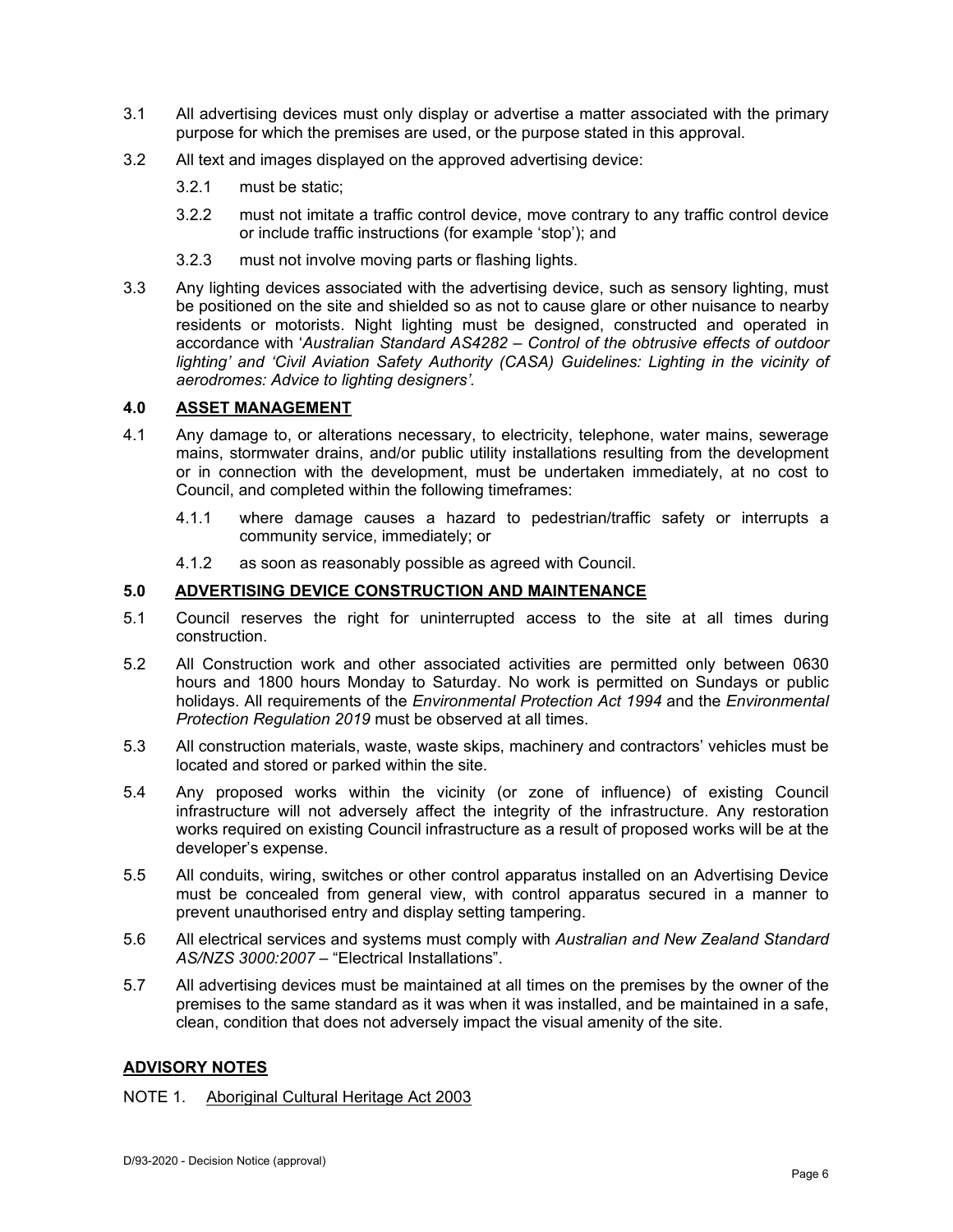It is advised that under Section 23 of the *Aboriginal Cultural Heritage Act 2003*, a person who carries out an activity must take all reasonable and practicable measures to ensure the activity does not harm Aboriginal Cultural Heritage (the "cultural heritage duty of care"). Maximum penalties for breaching the duty of care are listed in the Aboriginal Cultural Heritage legislation. The information on Aboriginal Cultural Heritage is available on the Department of Aboriginal and Torres Strait Islander Partnerships website www.datsip.qld.gov.au.

#### NOTE 2. Asbestos Removal

Any demolition and/or removal works involving asbestos materials must be undertaken in accordance with the requirements of the *Work Health and Safety Act 2011* and the *Public Health Act 2005*.

#### NOTE 3. General Environmental Duty

General environmental duty under the *Environmental Protection Act 1994* prohibits unlawful environmental nuisance caused by noise, aerosols, particles, dust, ash, fumes, light, odour or smoke beyond the boundaries of the development site during all stages of the development including earthworks, construction and operation.

#### NOTE 4. General Safety Of Public During Construction

The *Work Health and Safety Act 2011* and *Manual of Uniform Traffic Control Devices* must be complied with in carrying out any construction works, and to ensure safe traffic control and safe public access in respect of works being constructed on a road.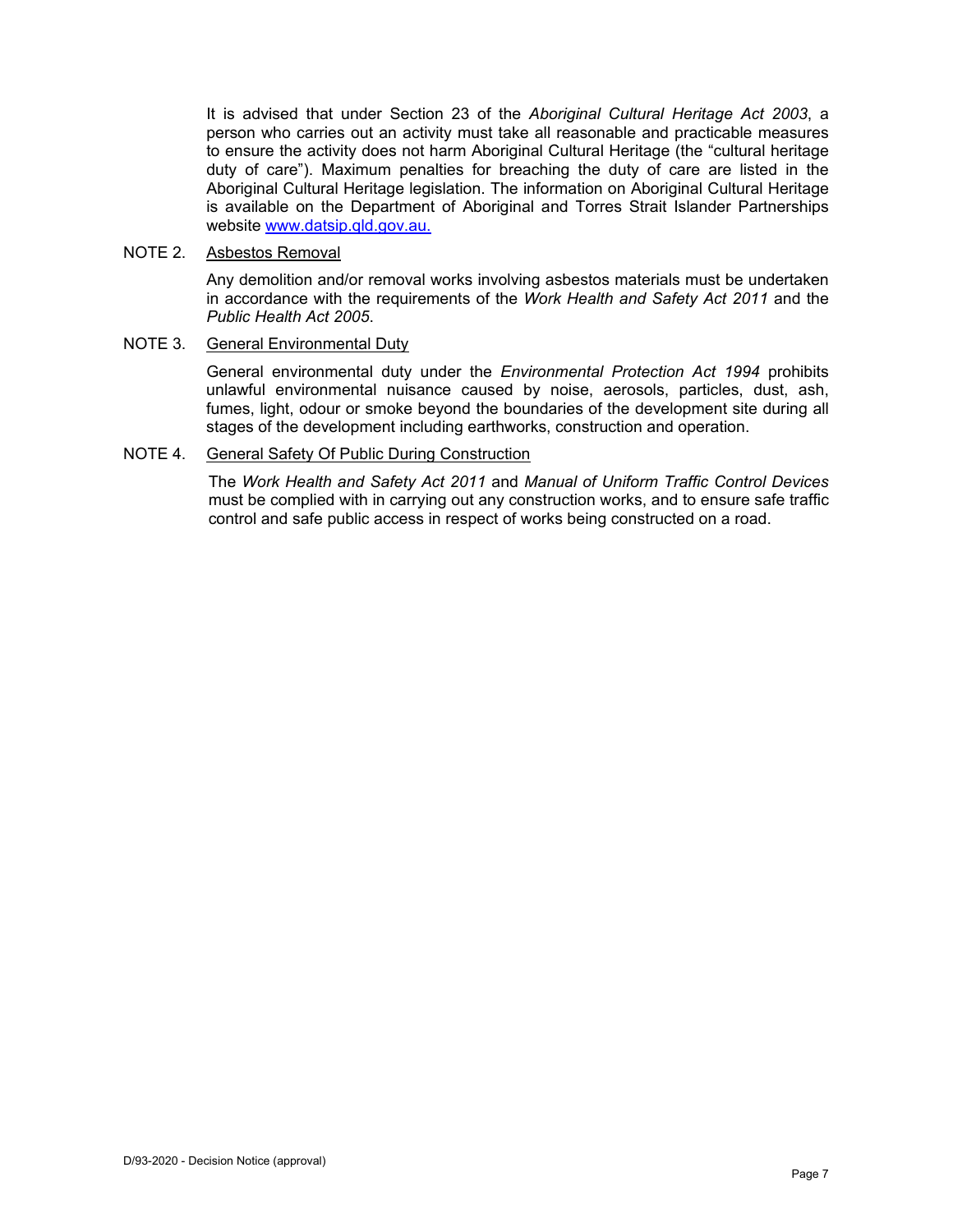

# **Appeal Rights**

*PLANNING ACT 2016*

The following is an extract from the *Planning Act 2016 (Chapter 6)*

#### *Appeal rights*

#### *229 Appeals to tribunal or P&E Court*

- (1) Schedule 1 states—
	- (a) matters that may be appealed to— (i) either a tribunal or the P&E Court; or (ii) only a tribunal; or
	- (iii) only the P&E Court; and
	- (b) the person—
		- (i) who may appeal a matter (the **appellant**); and
		- (ii) who is a respondent in an appeal of the matter; and (iii) who is a co-respondent in an appeal of the matter; and
		- (iv) who may elect to be a co-respondent in an appeal of the matter.
- (2) An appellant may start an appeal within the appeal period. (3) The **appeal period** is—
	- (a) for an appeal by a building advisory agency—10 business days after a decision notice for the decision is given to the agency or
	- (b) for an appeal against a deemed refusal—at any time after the deemed refusal happens; or
	- (c) for an appeal against a decision of the Minister, under chapter 7, part 4, to register premises or to renew the registration of premises—20 business days after a notice is published under section 269(3)(a) or (4); or
	- (d) for an appeal against an infrastructure charges notice— 20 business days after the infrastructure charges notice is given to the person; or
	- (e) for an appeal about a deemed approval of a development application for which a decision notice has not been given—30 business days after the applicant gives the deemed approval notice to the assessment manager; or
	- (f) for any other appeal—20 business days after a notice of the decision for the matter, including an enforcement notice, is given to the person.
	- Note—

See the P&E Court Act for the court's power to extend the appeal period.

- (4) Each respondent and co-respondent for an appeal may be heard in the appeal.
- (5) If an appeal is only about a referral agency's response, the assessment manager may apply to the tribunal or P&E Court to withdraw from the appeal.
- (6) To remove any doubt, it is declared that an appeal against an infrastructure charges notice must not be about—
	- (a) the adopted charge itself; or
	- (b) for a decision about an offset or refund—
		- (i) the establishment cost of trunk infrastructure identified in a LGIP; or

(ii) the cost of infrastructure decided using the method

included in the local government's charges resolution.

#### **230 Notice of appeal**

- (1) An appellant starts an appeal by lodging, with the registrar of the tribunal or P&E Court, a notice of appeal that— (a) is in the approved form; and
	- (b) succinctly states the grounds of the appeal.
- (2) The notice of appeal must be accompanied by the required fee.
- (3) The appellant or, for an appeal to a tribunal, the registrar must, within the service period, give a copy of the notice of appeal to—
	- (a) the respondent for the appeal; and
- D/93-2020 Decision Notice (approval)
- (b) each co-respondent for the appeal; and
- (c) for an appeal about a development application under schedule 1, table 1, item 1—each principal submitter for the development application; and
- (d) for an appeal about a change application under schedule 1, table 1, item 2—each principal submitter for the change application; and
- (e) each person who may elect to become a co-respondent for the appeal, other than an eligible submitter who is not a principal submitter in an appeal under paragraph (c) or (d); and
- (f) for an appeal to the P&E Court—the chief executive; and
- (g) for an appeal to a tribunal under another Act—any other person who the registrar considers appropriate.
- (4) The **service period** is—
	- (a) if a submitter or advice agency started the appeal in the P&E Court—2 business days after the appeal is started; or
	- (b) otherwise—10 business days after the appeal is started.
- (5) A notice of appeal given to a person who may elect to be a co-respondent must state the effect of subsection
- (6) A person elects to be a co-respondent by filing a notice of election, in the approved form, within 10 business days after the notice of appeal is given to the person*.*

#### **231 Other appeals**

- (1) Subject to this chapter, schedule 1 and the P&E Court Act, unless the Supreme Court decides a decision or other matter under this Act is affected by jurisdictional error, the decision or matter is non-appealable.
- (2) The Judicial Review Act 1991, part 5 applies to the decision or matter to the extent it is affected by jurisdictional error.
- (3) A person who, but for subsection (1) could have made an application under the Judicial Review Act 1991 in relation to the decision or matter, may apply under part 4 of that Act for a statement of reasons in relation to the decision or matter.
- (4) In this section— **decision** includes—
	- (a) conduct engaged in for the purpose of making a decision; and
	- (b) other conduct that relates to the making of a decision; and
	- (c) the making of a decision or the failure to make a decision; and
	- (d) a purported decision; and
	- (e) a deemed refusal.

**non-appealable**, for a decision or matter, means the decision or matter—

- (a) is final and conclusive; and
- (b) may not be challenged, appealed against, reviewed, quashed, set aside or called into question in any other way under the Judicial Review Act 1991 or otherwise, whether by the Supreme Court, another court, a tribunal or another entity; and
- (c) is not subject to any declaratory, injunctive or other order of the Supreme Court, another court, a tribunal or another entity on any ground.

#### **232 Rules of the P&E Court**

- (1) A person who is appealing to the P&E Court must comply with the rules of the court that apply to the appeal.
- (2) However, the P&E Court may hear and decide an appeal even if the person has not complied with rules of the P&E Court.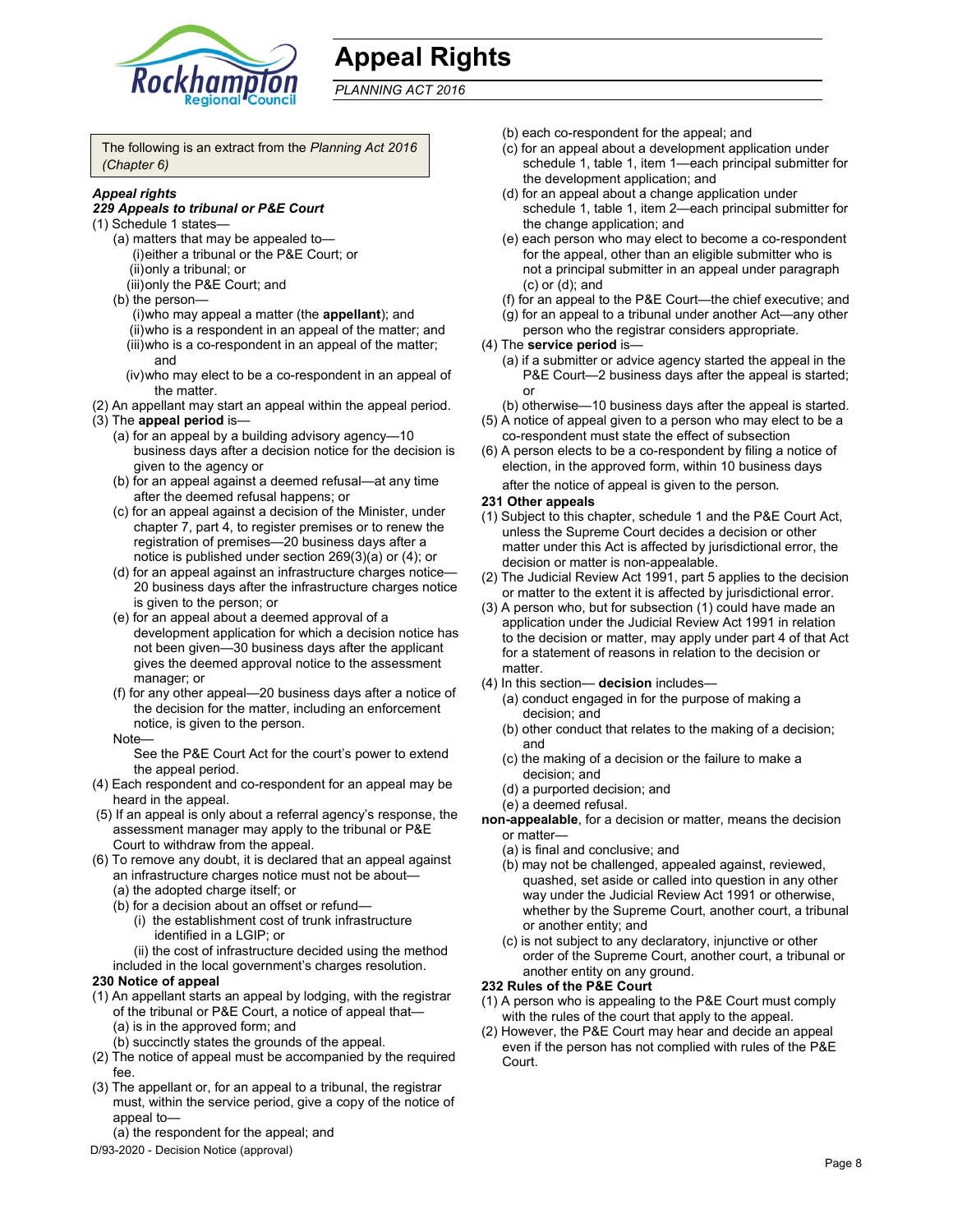

## **Appeal Rights**

*PLANNING ACT 2016*

### **Schedule 1**

#### **Appeals section 229 1 Appeal rights and parties to appeals**

- (1) Table 1 states the matters that may be appealed to—(a) the P&E court; or (b) a tribunal.
- (2) However, table 1 applies to a tribunal only if the matter involves—
	- (a) the refusal, or deemed refusal of a development application, for—
	- (i) a material change of use for a classified building; or
	- (ii) operational work associated with building work, a retaining wall, or a tennis court; or
	- (b) a provision of a development approval for—
	- (i) a material change of use for a classified building; or
- (ii) operational work associated with building work, a retaining wall, or a tennis court; or
	- (c) if a development permit was applied for—the decision to give a preliminary approval for—
		- (i) a material change of use for a classified building; or
		- (ii) operational work associated with building work, a retaining wall, or a tennis court; or
	- (d) a development condition if—
		- (i) the development approval is only for a material change of use that involves the use of a building classified under the Building Code as a class 2 building; and
		- (ii) the building is, or is proposed to be, not more than 3 storeys; and
		- (iii) the proposed development is for not more than 60 sole-occupancy units; or
	- (e) a decision for, or a deemed refusal of, an extension application for a development approval that is only for a material change of use of a classified building; or
	- (f) a decision for, or a deemed refusal of, a change application for a development approval that is only for a material change of use of a classified building; or
	- (g) a matter under this Act, to the extent the matter relates to—
		- (i) the Building Act, other than a matter under that Act that may or must be decided by the Queensland Building and Construction Commission; or
		- (ii) the Plumbing and Drainage Act, part 4 or 5; or
	- (h) a decision to give an enforcement notice in relation to a matter under paragraphs (a) to (g); or
	- (i) a decision to give an infrastructure charges notice; or
	- (j) the refusal, or deemed refusal, of a conversion application; or
	- (k) a matter that, under another Act, may be appealed to the tribunal; or
	- (l) a matter prescribed by regulation.
- (3) Also, table 1 does not apply to a tribunal if the matter
- involves—
	- (a) for a matter in subsection  $(2)(a)$  to  $(d)$ 
		- (i) a development approval for which the development application required impact assessment; and
		- (ii) a development approval in relation to which the assessment manager received a properly made submission for the development application; or
	- (b) a provision of a development approval about the identification or inclusion, under a variation approval, of a matter for the development.
- (4) Table 2 states the matters that may be appealed only to the P&E Court.
- (5) Table 3 states the matters that may be appealed only to the tribunal.
- (6) In each table—
	- (a) column 1 states the appellant in the appeal; and
	- (b) column 2 states the respondent in the appeal; and
	- (c) column 3 states the co-respondent (if any) in the appeal; and
	- (d) column 4 states the co-respondents by election (if any) in the appeal.
- (7) If the chief executive receives a notice of appeal under section 230(3)(f), the chief executive may elect to be a corespondent in the appeal.

### **Table 1**

#### **Appeals to the P&E Court and, for certain matters, to a tribunal**

1. Development applications

An appeal may be made against—

(a) the refusal of all or part of the development application; or

(b) the deemed refusal of the development application; or

(c) a provision of the development approval; or

(d) if a development permit was applied for—the decision to give a preliminary approval.

| Column 1      | Column 2       | Column 3               | Column 4                       |
|---------------|----------------|------------------------|--------------------------------|
| Appellant     | Respondent     | Co-respondent          | Co-respondent by election      |
|               |                | $(if$ any)             | $(if$ anv)                     |
| The applicant | The assessment | If the appeal is about | 1 A concurrence agency that is |
|               | manager        | a concurrence          | not a co-respondent            |
|               |                | agency's referral      | 2 If a chosen Assessment       |
|               |                | response—the           | manager is the respondent-     |
|               |                | concurrence agency     | the prescribed assessment      |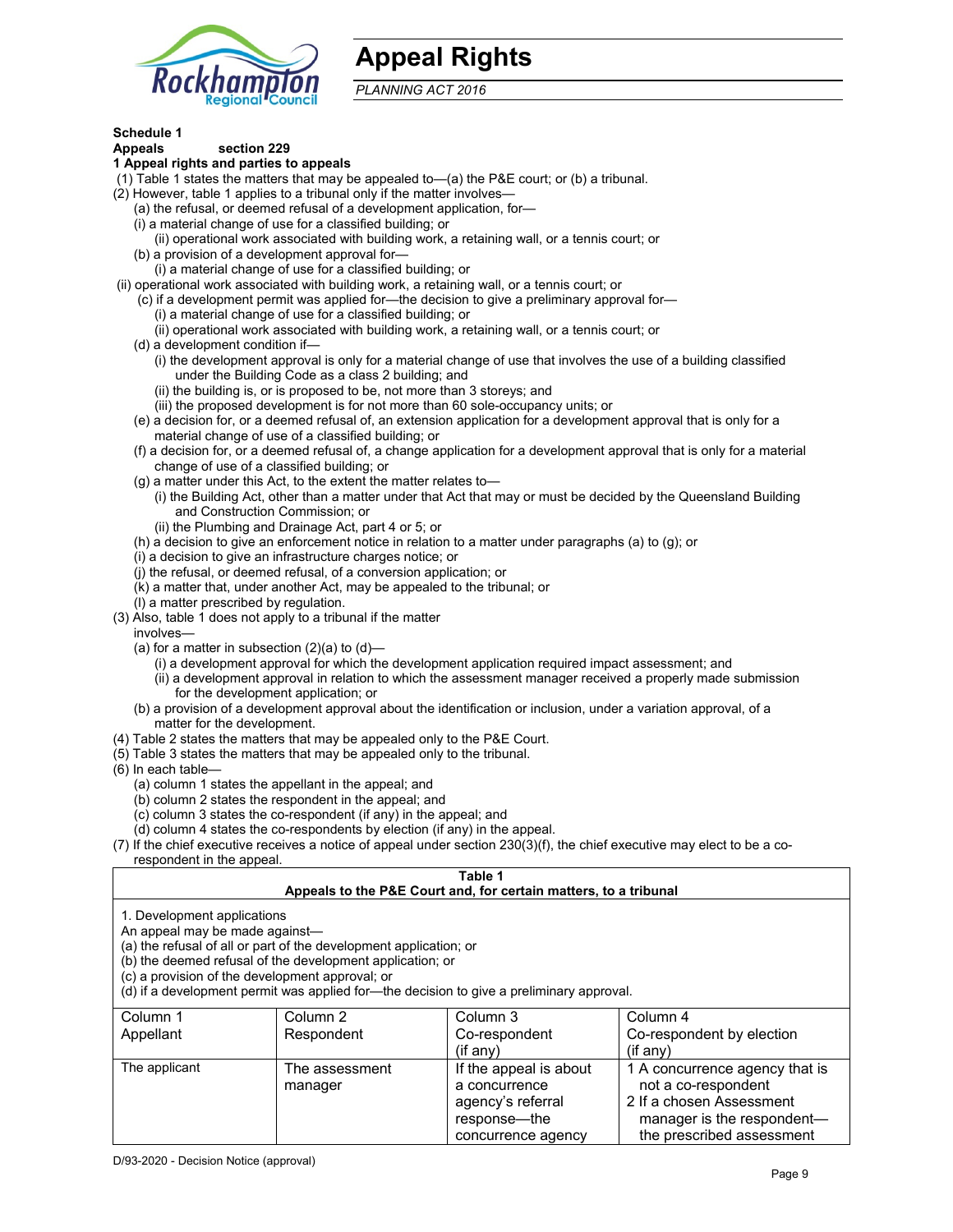| Table 1<br>Appeals to the P&E Court and, for certain matters, to a tribunal                                                                                                                                                                                                                                                                                                                                                                                                                                                                                                                                                                                                                                                                                                                                                                                                                 |                                   |                                                                 |                                                                                                                                                                                                                                                                                                                                                 |
|---------------------------------------------------------------------------------------------------------------------------------------------------------------------------------------------------------------------------------------------------------------------------------------------------------------------------------------------------------------------------------------------------------------------------------------------------------------------------------------------------------------------------------------------------------------------------------------------------------------------------------------------------------------------------------------------------------------------------------------------------------------------------------------------------------------------------------------------------------------------------------------------|-----------------------------------|-----------------------------------------------------------------|-------------------------------------------------------------------------------------------------------------------------------------------------------------------------------------------------------------------------------------------------------------------------------------------------------------------------------------------------|
|                                                                                                                                                                                                                                                                                                                                                                                                                                                                                                                                                                                                                                                                                                                                                                                                                                                                                             |                                   |                                                                 | manager<br>3 Any eligible advice agency for<br>the application<br>4 Any eligible submitter for the<br>application                                                                                                                                                                                                                               |
| 2. Change applications<br>An appeal may be made against-<br>(b) a deemed refusal of a change application.                                                                                                                                                                                                                                                                                                                                                                                                                                                                                                                                                                                                                                                                                                                                                                                   |                                   |                                                                 | (a) a responsible entity's decision for a change application, other than a decision made by the P&E court; or                                                                                                                                                                                                                                   |
| Column 1<br>Appellant                                                                                                                                                                                                                                                                                                                                                                                                                                                                                                                                                                                                                                                                                                                                                                                                                                                                       | Column <sub>2</sub><br>Respondent | Column 3<br>Co-respondent<br>(if any)                           | Column 4<br>Co-respondent by election<br>(if any)                                                                                                                                                                                                                                                                                               |
| 1 The applicant<br>2 If the responsible<br>entity is the<br>assessment<br>manager-an<br>affected entity that<br>gave a pre-request<br>notice or response<br>notice                                                                                                                                                                                                                                                                                                                                                                                                                                                                                                                                                                                                                                                                                                                          | The responsible<br>entity         | If an affected entity<br>starts the appeal-the<br>applicant     | 1 A concurrence agency for the<br>development application<br>2 If a chosen assessment<br>manager is the respondent-<br>the prescribed assessment<br>manager<br>3 A private certifier for the<br>development application<br>4 Any eligible advice agency for<br>the change application<br>5 Any eligible submitter for the<br>change application |
| 3. Extension applications<br>An appeal may be made against-<br>(a) the assessment manager's decision about an extension application; or<br>(b) a deemed refusal of an extension application.                                                                                                                                                                                                                                                                                                                                                                                                                                                                                                                                                                                                                                                                                                |                                   |                                                                 |                                                                                                                                                                                                                                                                                                                                                 |
| Column 1<br>Appellant                                                                                                                                                                                                                                                                                                                                                                                                                                                                                                                                                                                                                                                                                                                                                                                                                                                                       | Column <sub>2</sub><br>Respondent | Column 3<br>Co-respondent<br>(if any)                           | Column 4<br>Co-respondent by election<br>(if any)                                                                                                                                                                                                                                                                                               |
| 1 The applicant<br>1<br>2 For a matter other<br>than a deemed<br>refusal of an<br>extension<br>application $-$ a<br>concurrence<br>agency, other than<br>the chief executive,<br>for the application                                                                                                                                                                                                                                                                                                                                                                                                                                                                                                                                                                                                                                                                                        | The assessment<br>manager         | If a concurrence<br>agency starts the<br>appeal - the applicant | If a chosen assessment<br>manager is the respondent - the<br>prescribed assessment manager                                                                                                                                                                                                                                                      |
| 4. Infrastructure charges notices<br>An appeal may be made against an infrastructure charges notice on 1 or more of the following grounds<br>a) The notice involved an error relating to $-$<br>(i) The application of the relevant adopted charge; or<br>Examples of errors in applying an adopted charge -<br>The incorrect application of gross floor area for a non-residential development<br>Applying an incorrect 'use category', under a regulation, to the development<br>The working out of extra demands, for section 120; or<br>(i)<br>An offset or refund; or<br>(ii)<br>b) The was no decision about an offset or refund; or<br>c) If the infrastructure charges notice states a refund will be given - the timing for giving the refund; or<br>d) The amount of the charge is so unreasonable that no reasonable relevant local government could have<br>imposed the amount. |                                   |                                                                 |                                                                                                                                                                                                                                                                                                                                                 |
| Column 1<br>Appellant                                                                                                                                                                                                                                                                                                                                                                                                                                                                                                                                                                                                                                                                                                                                                                                                                                                                       | Column <sub>2</sub><br>Respondent | Column 3<br>Co-respondent<br>(if any)                           | Column 4<br>Co-respondent by election<br>(if any)                                                                                                                                                                                                                                                                                               |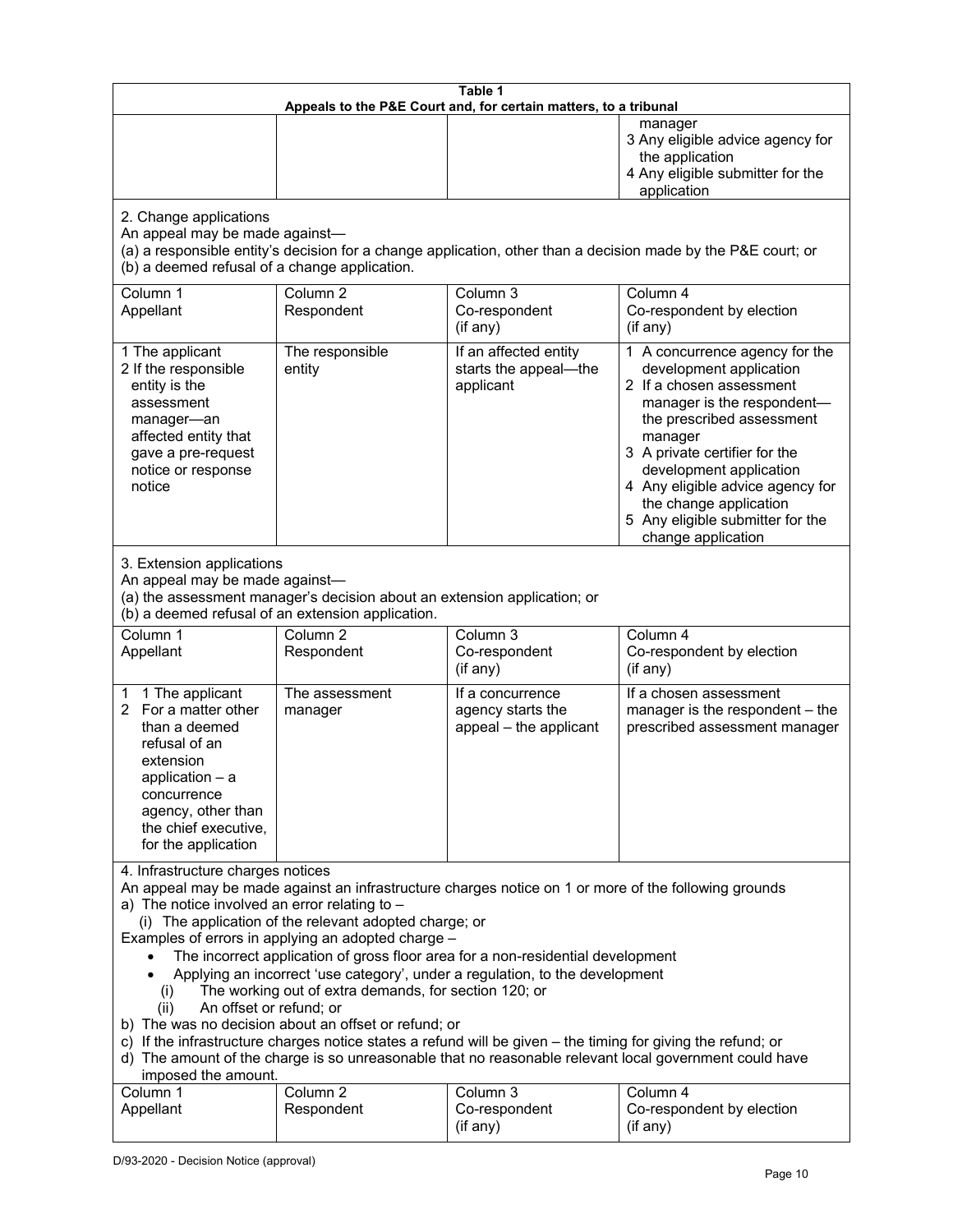| Table 1<br>Appeals to the P&E Court and, for certain matters, to a tribunal                                                                                                                                                                                                                                                                     |                                                                                   |                                                                                                   |                                                                                                                                                                            |
|-------------------------------------------------------------------------------------------------------------------------------------------------------------------------------------------------------------------------------------------------------------------------------------------------------------------------------------------------|-----------------------------------------------------------------------------------|---------------------------------------------------------------------------------------------------|----------------------------------------------------------------------------------------------------------------------------------------------------------------------------|
| The person given the<br>Infrastructure charges<br>notice                                                                                                                                                                                                                                                                                        | The local government<br>that gave the<br>infrastructure charges<br>notice         |                                                                                                   |                                                                                                                                                                            |
| 5. Conversion applications<br>An appeal may be made against-<br>(a) the refusal of a conversion application; or                                                                                                                                                                                                                                 | (b) a deemed refusal of a conversion application.                                 |                                                                                                   |                                                                                                                                                                            |
| Column 1<br>Appellant                                                                                                                                                                                                                                                                                                                           | Column <sub>2</sub><br>Respondent                                                 | Column <sub>3</sub><br>Co-respondent<br>(if any)                                                  | Column 4<br>Co-respondent by election<br>(if any)                                                                                                                          |
| The applicant                                                                                                                                                                                                                                                                                                                                   | The local government<br>to which the conversion<br>application was made           | Ĭ.                                                                                                |                                                                                                                                                                            |
| 6. Enforcement notices                                                                                                                                                                                                                                                                                                                          | An appeal may be made against the decision to give an enforcement notice.         |                                                                                                   |                                                                                                                                                                            |
| Column 1<br>Appellant                                                                                                                                                                                                                                                                                                                           | Column <sub>2</sub><br>Respondent                                                 | Column 3<br>Co-respondent<br>(if any)                                                             | Column $\overline{4}$<br>Co-respondent by election<br>(if any)                                                                                                             |
| The person given the<br>enforcement notice                                                                                                                                                                                                                                                                                                      | The enforcement<br>authority                                                      |                                                                                                   | If the enforcement authority is<br>not the local government for<br>the premises in relation to which<br>the offence is alleged to have<br>happened-the local<br>government |
|                                                                                                                                                                                                                                                                                                                                                 |                                                                                   | Table 2                                                                                           |                                                                                                                                                                            |
| Appeals to the P&E Court only<br>1. Appeals from tribunal<br>An appeal may be made against a decision of a tribunal, other than a decision under<br>section 252, on the ground of-<br>(a) an error or mistake in law on the part of the tribunal; or<br>(b) jurisdictional error.                                                               |                                                                                   |                                                                                                   |                                                                                                                                                                            |
| Column 1<br>Appellant                                                                                                                                                                                                                                                                                                                           | Column <sub>2</sub><br>Respondent                                                 | Column 3<br>Co-respondent<br>(if any)                                                             | Column 4<br>Co-respondent by election<br>(if any)                                                                                                                          |
| A party to the<br>proceedings for the<br>decision                                                                                                                                                                                                                                                                                               | The other party to the<br>proceedings for the<br>decision                         |                                                                                                   |                                                                                                                                                                            |
| 2. Eligible submitter appeals<br>An appeal may be made against the decision to give a development approval, or an approval for a change<br>application, to the extent that the decision relates to-<br>(a) any part of the development application for the development approval that required impact assessment; or<br>(b) a variation request. |                                                                                   |                                                                                                   |                                                                                                                                                                            |
| Column 1<br>Appellant                                                                                                                                                                                                                                                                                                                           | Column <sub>2</sub><br>Respondent                                                 | Column 3<br>Co-respondent<br>(if any)                                                             | Column 4<br>Co-respondent by election<br>(if any)                                                                                                                          |
| 1 For a development<br>application-an<br>eligible submitter for<br>the development<br>application                                                                                                                                                                                                                                               | 1 For a development<br>application-the<br>assessment<br>manager<br>2 For a change | 1 The applicant<br>2 If the appeal is about<br>a concurrence<br>agency's referral<br>response-the | Another eligible<br>submitter for the<br>application                                                                                                                       |

concurrence agency

application—the responsible entity

2 For a change application—an eligible submitter for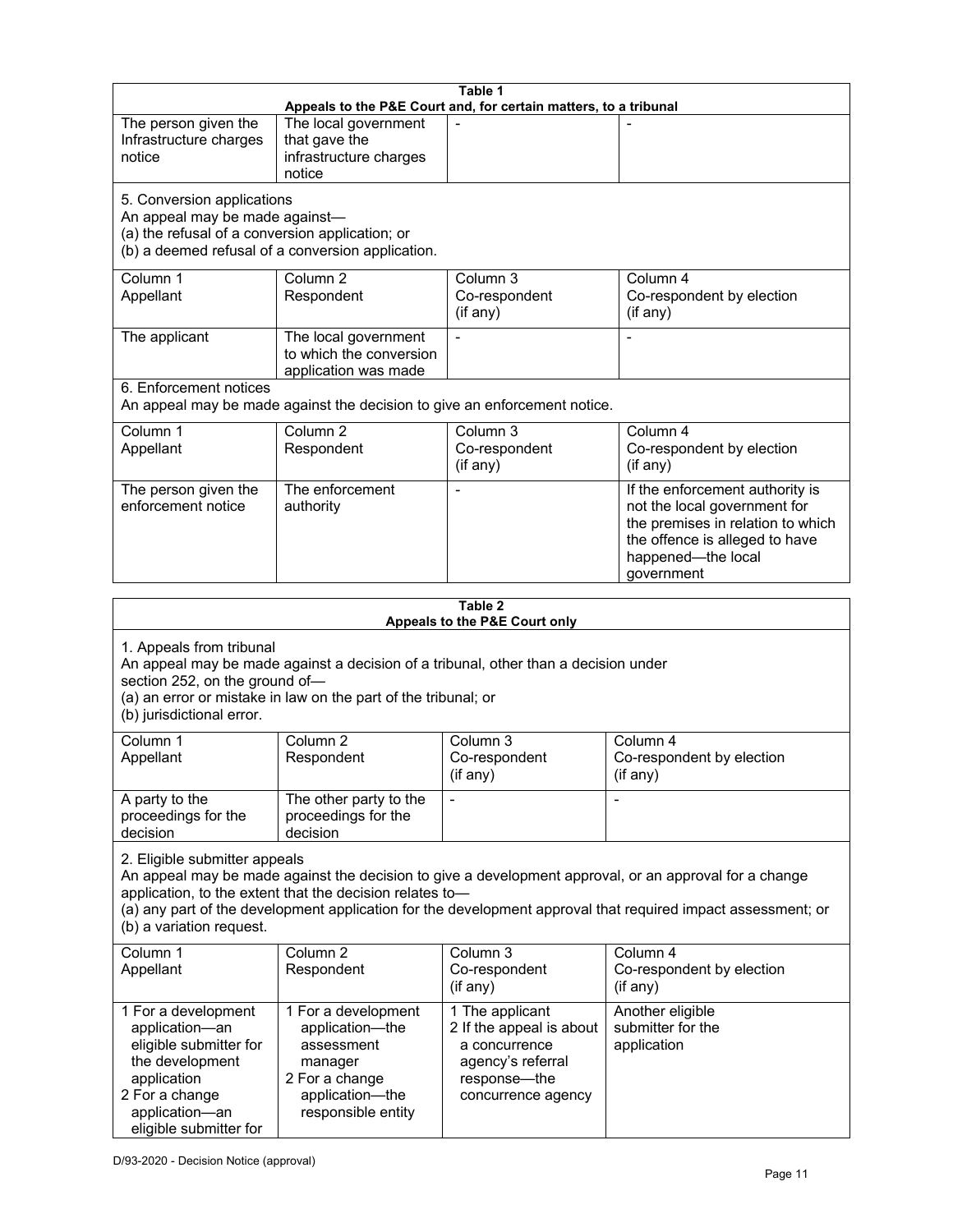| Table 2<br>Appeals to the P&E Court only                                                                                                                                                                                                                                                                                                                                                                           |                                                                                                                            |                                                                                                                         |                                                                                        |
|--------------------------------------------------------------------------------------------------------------------------------------------------------------------------------------------------------------------------------------------------------------------------------------------------------------------------------------------------------------------------------------------------------------------|----------------------------------------------------------------------------------------------------------------------------|-------------------------------------------------------------------------------------------------------------------------|----------------------------------------------------------------------------------------|
| the change<br>application                                                                                                                                                                                                                                                                                                                                                                                          |                                                                                                                            |                                                                                                                         |                                                                                        |
| 3. Eligible submitter and eligible advice agency appeals<br>An appeal may be made against a provision of a development approval, or failure to<br>include a provision in the development approval, to the extent the matter relates to-<br>(a) any part of the development application or the change application, for the development approval, that<br>required impact assessment; or<br>(b) a variation request. |                                                                                                                            |                                                                                                                         |                                                                                        |
| Column 1<br>Appellant                                                                                                                                                                                                                                                                                                                                                                                              | Column <sub>2</sub><br>Respondent                                                                                          | Column 3<br>Co-respondent<br>(if any)                                                                                   | Column 4<br>Co-respondent by election<br>(if any)                                      |
| 1 For a development<br>application-an<br>eligible submitter for<br>the development<br>application<br>2 For a change<br>application-an<br>eligible submitter for<br>the change<br>application<br>3 An eligible advice<br>agency for the<br>development<br>application or<br>change application                                                                                                                      | 1 For a development<br>application-the<br>assessment<br>manager<br>2 For a change<br>application-the<br>responsible entity | 1 The applicant<br>2 If the appeal is about<br>a concurrence<br>agency's referral<br>response-the<br>concurrence agency | Another eligible submitter for the<br>application                                      |
| 4. Compensation claims<br>An appeal may be made against-<br>(a) a decision under section 32 about a compensation claim; or<br>(b) a decision under section 265 about a claim for compensation; or<br>(c) a deemed refusal of a claim under paragraph (a) or (b).                                                                                                                                                   |                                                                                                                            |                                                                                                                         |                                                                                        |
| Column <sub>1</sub><br>Appellant                                                                                                                                                                                                                                                                                                                                                                                   | Column <sub>2</sub><br>Respondent                                                                                          | Column 3<br>Co-respondent<br>(if any)                                                                                   | Column 4<br>Co-respondent by election<br>(if any)                                      |
| A person dissatisfied<br>with the decision                                                                                                                                                                                                                                                                                                                                                                         | The local<br>government to which<br>the claim was made                                                                     |                                                                                                                         |                                                                                        |
| 5. Registered premises<br>An appeal may be made against a decision of the Minister under chapter 7, part 4.                                                                                                                                                                                                                                                                                                        |                                                                                                                            |                                                                                                                         |                                                                                        |
| Column 1<br>Appellant                                                                                                                                                                                                                                                                                                                                                                                              | Column <sub>2</sub><br>Respondent                                                                                          | Column 3<br>Co-respondent<br>(if any)                                                                                   | Column 4<br>Co-respondent by election<br>(if any)                                      |
| 1 A person given a<br>decision notice about<br>the decision<br>2 If the decision is to<br>register premises or<br>renew the<br>registration of<br>premises-an owner<br>or occupier of<br>premises in the<br>affected area for the<br>registered premises<br>who is dissatisfied<br>with the decision                                                                                                               | The Minister                                                                                                               | $\blacksquare$                                                                                                          | If an owner or occupier starts the<br>appeal - the owner of the<br>registered premises |